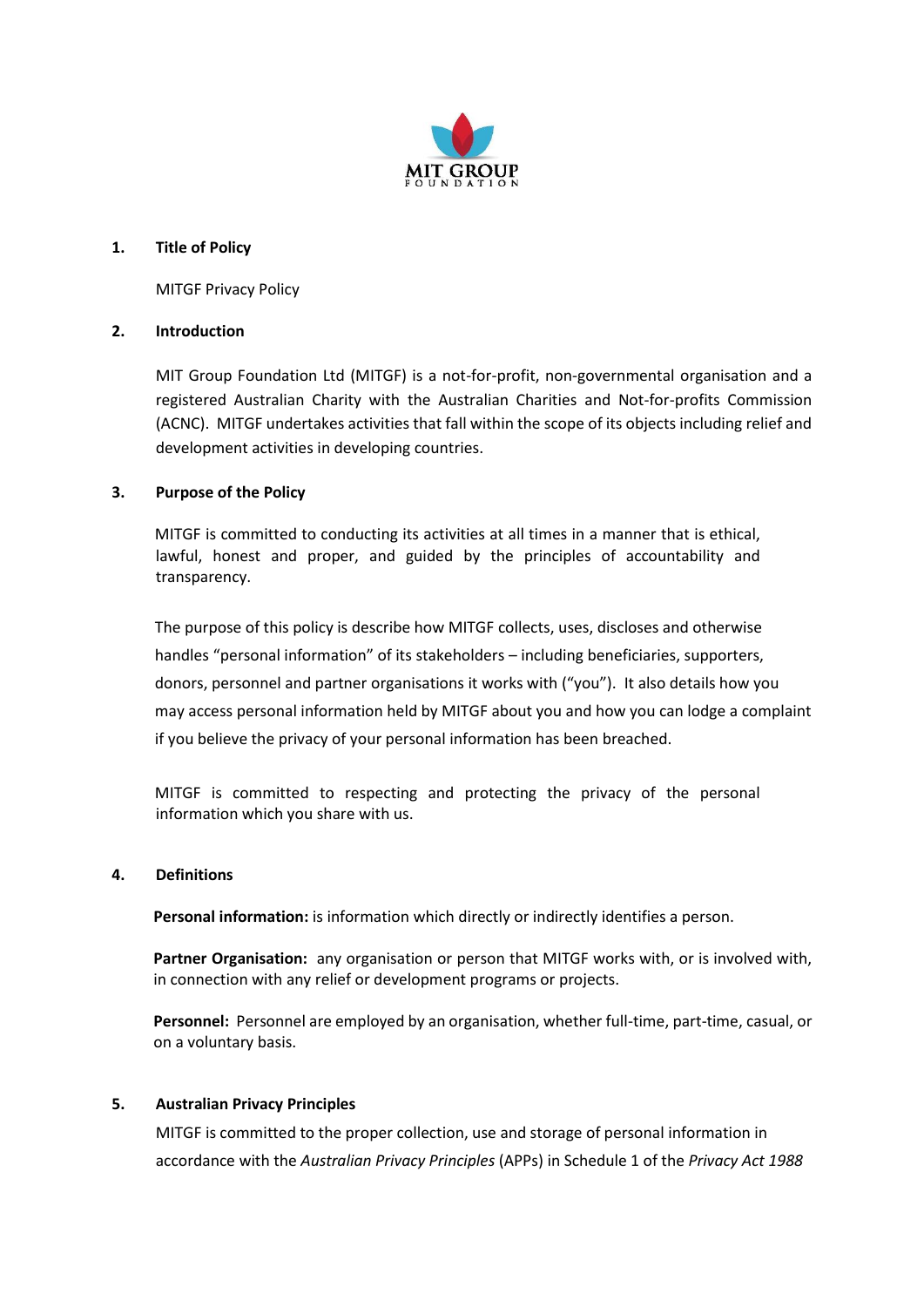*(Cth)*. The APPs provide standards, rights and obligations in respect of how personal information is handled from collection, to use, disclosure, storage and access.

# **6. Collection of Information**

## **What kind of information does MITGF collect and why?**

MITGF collects personal information for the primary purpose associated with carrying out its relief and development activities. This includes, but is not limited to:

- processing a donation, sponsorship or financial support;
- selection, recruitment and administration and management of personnel;
- participation in MITGF programs;
- conducting research, surveys, reviews and feedback;
- communicating with Partner Organisation to deliver our programs and projects;
- communicating with our supporters and donors;
- compliance with any reporting requirements and administration of applicable laws and regulations;
- to support marketing, fundraising or the promotion of MITGF; and
- where relevant, to carry out checks for recruitment and assessment of potential personnel

The personal information typically includes (but is not limited to): your name, age, gender, place of birth, nationality, and contact details. It may also include, where applicable, your financial information and sensitive information such as your health information.

# **How MITGF collects information**

MITGF collects information by lawful and fair means, which are not unreasonably intrusive. We collect information that is reasonably necessary to perform its functions and activities or to comply with the law.

MITGF generally collects information about you directly from you (eg. forms filled out by you, both paper and on-line or from meetings and interviews with you or over the phone, by email or through our website). There may also be times when MITGF is provided with your personal information from a third party, such as through a Partner Organisation.

MITGF will ensure that the collection of personal information, images and stories does not harm people or the environment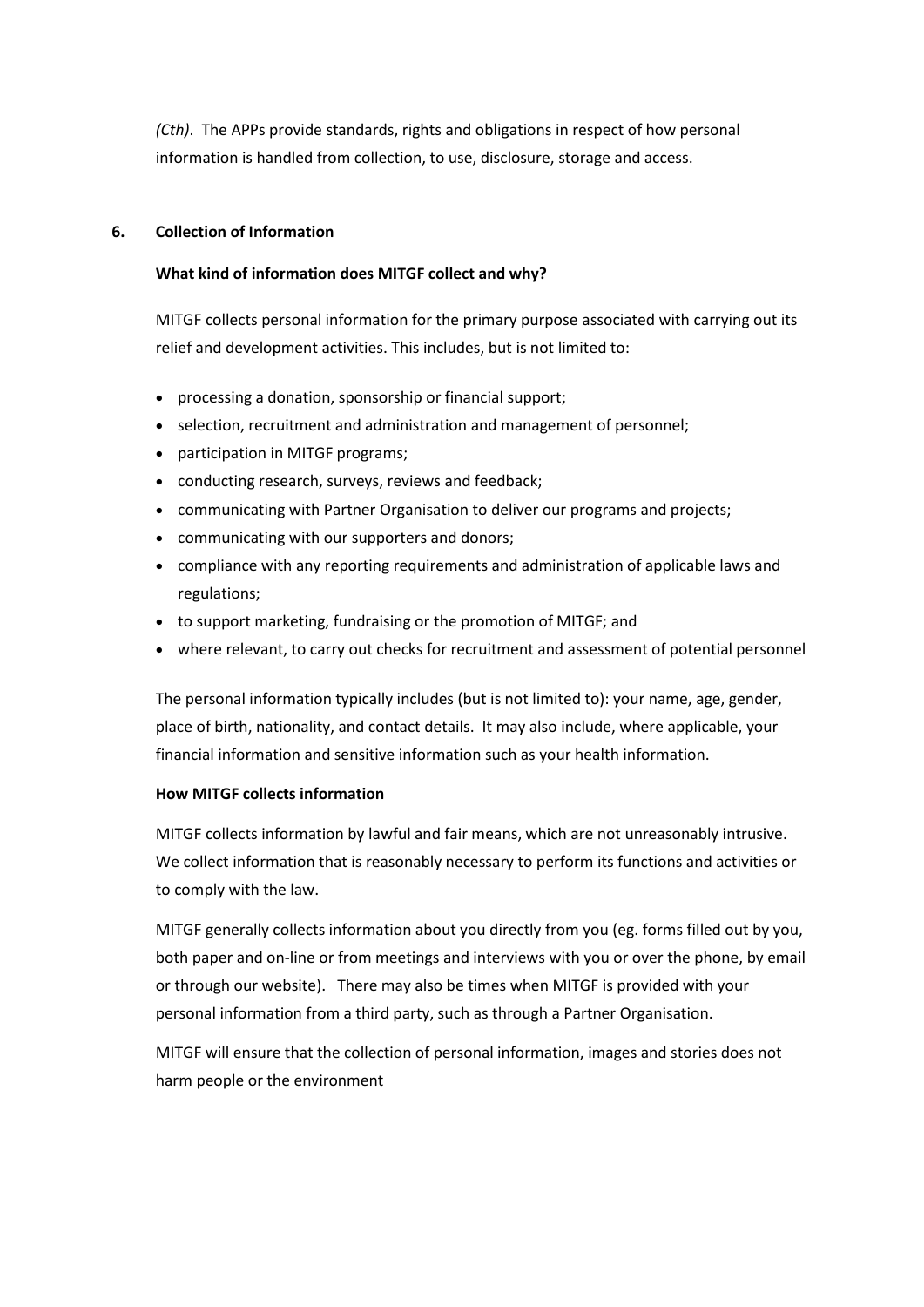#### **7. Use and disclosure of information**

MITGF will only use or disclose personal information for the primary purpose for which it was collected, for any related secondary purpose that you would reasonably expect, or with your consent, or as permitted or required by law or as authorised by the APPs. MITGF may use or disclose personal information (other than sensitive information) for the purpose of MITGF direct marketing, but must only do so in accordance with the APPs.

MIT may disclose personal information to third parties for the purposes set out in this Policy, such as to a Partner Organisation for the purpose of delivering our programs or projects.

MIT may also use and disclose information where required or authorized by law (meaning any Commonwealth, State or Territory law) or in accordance with the APPs, for example, to prevent serious and imminent threat to life, health or safety.

### **8. Storage and data quality**

MITGF holds personal information which may be stored in electronic and/or hardcopy form. MITGF takes reasonable precautions to ensure that information is stored securely, is accurate and protected from misuse, loss, unauthorized access, modification or disclosure. MITGF personnel are bound by confidentiality on the use of personal information and are required to respect the privacy of individuals and MITGF has in place ways to protect personal information including controlling access to MITGF premises, security access to MIT'GFs computer networks and other security technology.

MITGF takes reasonable steps to confirm the accuracy of information it holds about you. From time to time, if relevant, MITGF may ask for updated information.

Where information is no longer needed and no longer required to be retained under legislation, MITGF either destroys records containing personal information by reasonably secure means or de-identifies the personal information.

#### **9. Access**

You may request access to information that MITGF holds about you by lodging a written request with MITGF. The request must be made by you personally or by another person that you have authorised to make the request on your behalf. Any request for access to personal information will be dealt within a reasonable period after the request is made. In some circumstances MITGF may refuse you access, such as:

• providing access would have an unreasonable impact on the privacy of other individuals; or